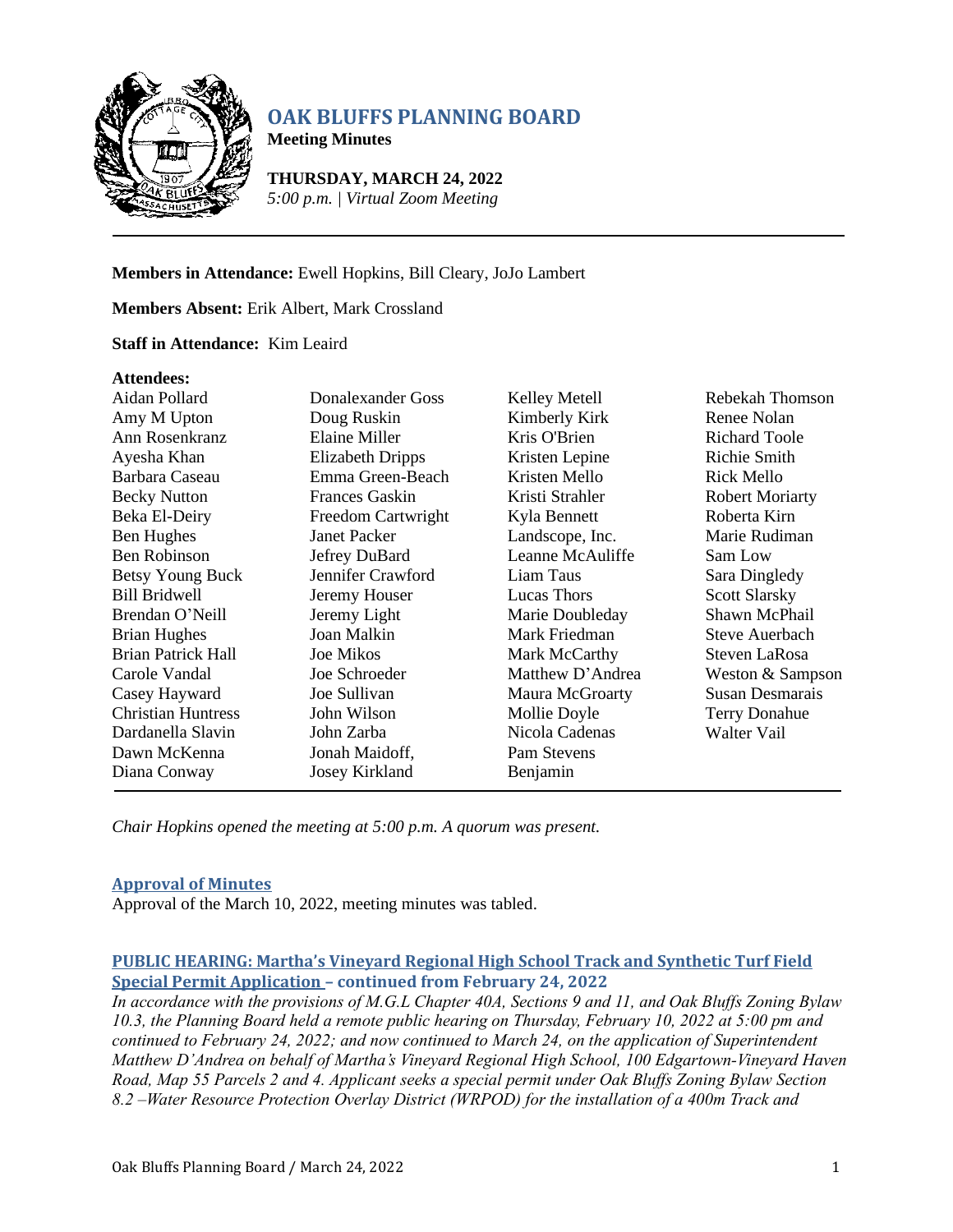*Synthetic Turf Field. The application, plans and all currently available relevant documents are online. Additional studies and reports will be added to the file when they come available. See: <https://www.oakbluffsma.gov/412/High-School-Track-and-Field> Please forward comments to Planning Board Administrator, PO Box 1327, Oak Bluffs, MA 02557 or via email: [planningboard@oakbluffsma.gov](mailto:planningboard@oakbluffsma.gov)*

Member Erik Albert was not present, he will be obligated under the Mullin Rule to hear this recording and certify he is able to take part in subsequent hearings.

Hearing procedure:

- 1. Applicant presentation
- 2. Public comment in support
- 3. Public comment in opposition
- 4. Questions and comments from public
- 5. Applicant can respond to any questions, comments or testimony given
- 6. Close public hearing
- 7. Board will ask questions of the applicant
- 8. Board deliberations
- 9. Board vote

Chris Huntress to present and brought people to talk about toxicology, Richie Smith, Kim Kirk, Kris O'Brien and OPM Joe Sullivan. Also present were Marie Rudiman and Stephen Larosa of Weston & Sampson.

Chris Huntress shared his screen and gave a presentation tailored on the March 4, 2022, request made by the chair. *(see attached presentation).*

After the presentation, Kris O'Brien spoke to the chair's March 4 letter asking that applicant speak to factors of percentage of developed land to overall

| Parcel 55-2<br>(no work proposed)                                                                                                                                              |                    |                                                                                        |                       |                         |
|--------------------------------------------------------------------------------------------------------------------------------------------------------------------------------|--------------------|----------------------------------------------------------------------------------------|-----------------------|-------------------------|
| <b>Common Fis</b>                                                                                                                                                              |                    |                                                                                        |                       |                         |
| Parcel 55-<br>36.48 Ac                                                                                                                                                         |                    | ÷.                                                                                     |                       |                         |
| <b>IMPERVIOUS SURFACE CALCULATIONS</b><br>Project: Martha's Vineyard Regional High School<br>Project Manager: CCH<br>Client: MVRHS<br>Application: OBPB Special Permit (WRPOD) | Date:              | 24-Mar-22<br>By: Huntress Associates, Inc.<br>17 Tewksbury Street<br>Andover, MA 01810 |                       |                         |
| <b>PARCEL</b>                                                                                                                                                                  | <b>PARCEL AREA</b> | <b>EXISTING IMPERVIOUS</b>                                                             | <b>NEW IMPERVIOUS</b> | <b>TOTAL IMPERVIOUS</b> |

land owned, percentage of impermeable surfaces and all land [they] will commit to maintain as undeveloped. She did not find relevant language of the 8.2 and 10.3 bylaws.

Assistant Superintendent Richie Smith said time is of the essence to move the project forward. This project is born out of need, starting in 2012 when CPC funds were pledged to support this facility need. The track has been repaired beyond its useful life according to Gordon Pearce, founder and president of Cape and Island Tennis and Track.

Chris Huntress asked that he be allowed to do a future presentation if as history suggests, there is similar public testimony. Chair Hopkins assured him that there would be ample time for them to respond in whatever way made the most sense.

Kimberly Kirk encouraged the planning board members to look at the third party peer reviews utilized by the Martha's Vineyard Commission because the homework has been done.

Testimony in support of the application was given by Walter Vail, John Zarba, Brian Patrick Hall, Rebecca Nuttin.

Hearing was continued to Thursday, March 31, 2022 at 5:30pm.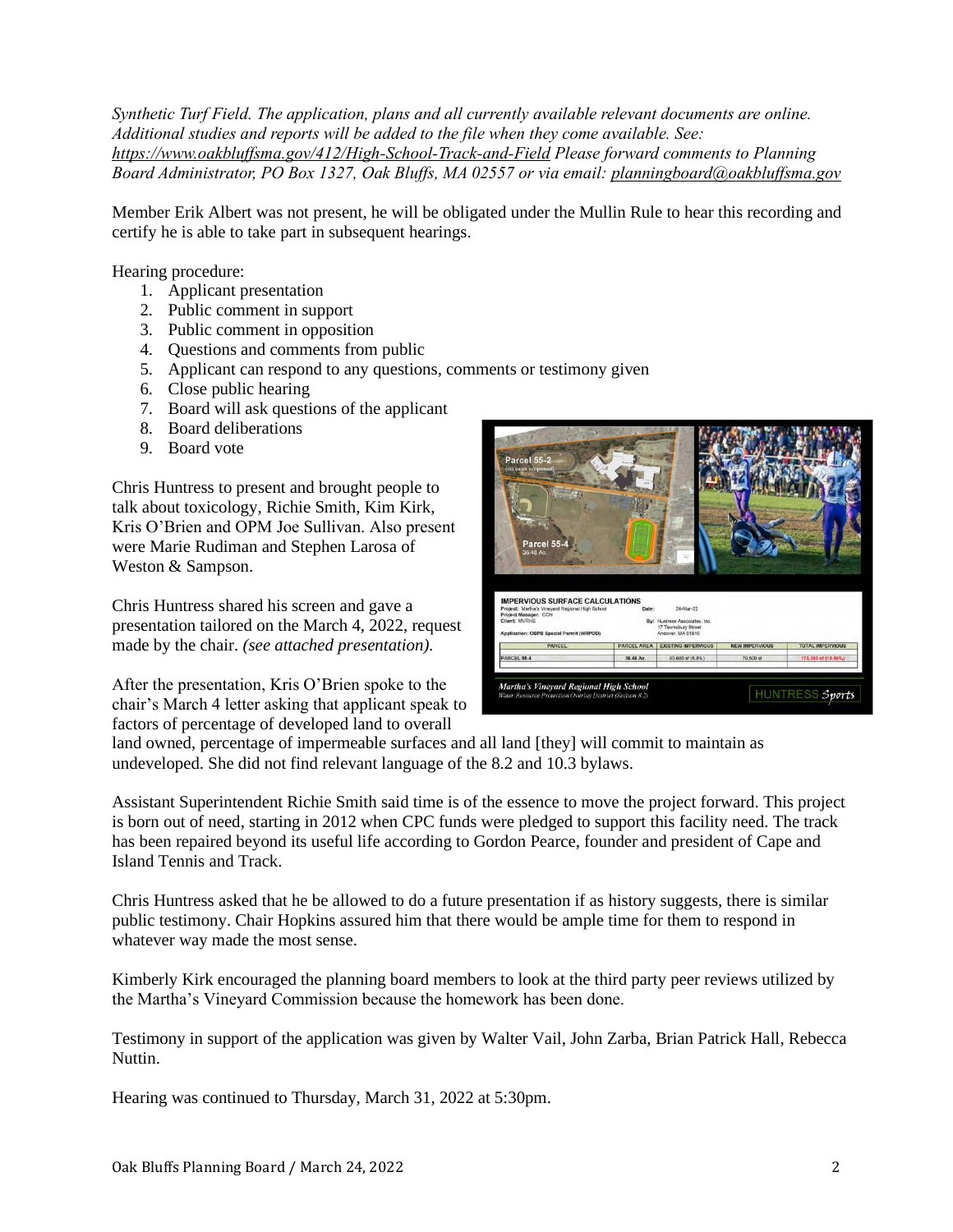# **Public Hearing: Planning Board Associate Member**

*The Oak Bluffs Planning Board will hold a remote public hearing on Thursday, March 24, 2022, at 6:00 p.m. via Zoom for a discussion to amend Section 10.0 Administration and Procedures of the Oak Bluffs Zoning Bylaws to allow for one Associate Member when the Planning Board has been designated as a special permit granting authority (SPGA) per M.G.L. Ch.40A section 9. Proposed language as follows:*

In addition to the five (5) members elected at Town Elections or appointed to fill vacancies in accordance with M.G.L. Chapter 41 Section 81A, the Planning Board and the Select Board by majority vote may appoint one associate member to the Planning Board to serve for a term of five (5) years. The associate member may be designated by the Planning Board Chair to sit on the Planning Board for the purpose of acting on a special permit application in the case of absence, inability to act, or conflict of interest on the part of any member of the Planning Board or in the event of a vacancy on the Board.

Chair Hopkins said this is an opportunity for the public to have clarification about this role and ask any questions. He invited Amy Upton from West Tisbury to share her experience. She began as an associate planning board member and is now a full-fledged member.

First, he opened with public comment.

Maura McGroarty expressed concern that as an appointed position, it will be very political.

Chair Hopkins said first the Planning Board discussed whether they'd recommend this and then sent to the Select Board and then it moves to Town Meeting. This appointment is akin to an alternate juror who can sit and listen but has no voting rights. When there is a critical decision to make it would be a benefit to the board especially when there are conflicts of interest requiring recusal. In that case the associate member could vote but within the parameters required (i.e., must attend every hearing, except for one when the Mullin Rule could kick in).

In the end there will be ten elected officials, planning and select boards, who will decide on who is chosen.

Maura McGroarty said she thought this is still problematic for two powerful boards in the town to determine who this is and finds it to be political.

Amy Upton rejoined the meeting to share what her experience has been like in West Tisbury. Main skills needed are humility, the ability to listen, read, and learn both about the many details as well as the big picture. The benefit of being an associate member in West Tisbury is that she did not have a vote. She said it's a very nuanced process and wouldn't recommend jumping in right away to vote. Something nice to learn and speak and not have a vote, there is a lot of responsibility that comes with having a vote. The biggest learning curve is the genuine desire to be of service to one's community. It is not to be taken lightly. She does not find it to be particularly political.

Joe Sullivan asked for clarification: the individual if appointed would not be put in place until the fall. Chair Hopkins said he does not expect to have any candidates to present to the board until at least the end of the summer. He also asked about voting ability. Chair Hopkins said that would be determined at the outset of a hearing process, not during the process.

Joe Mikos asked if an appointed member had to be an Oak Bluffs resident? What would this position look like for projects currently in front of the board? Chair Hopkins said an associate member could not participate in current projects and does not see any scenario where an associate member would have any input in the high school application.